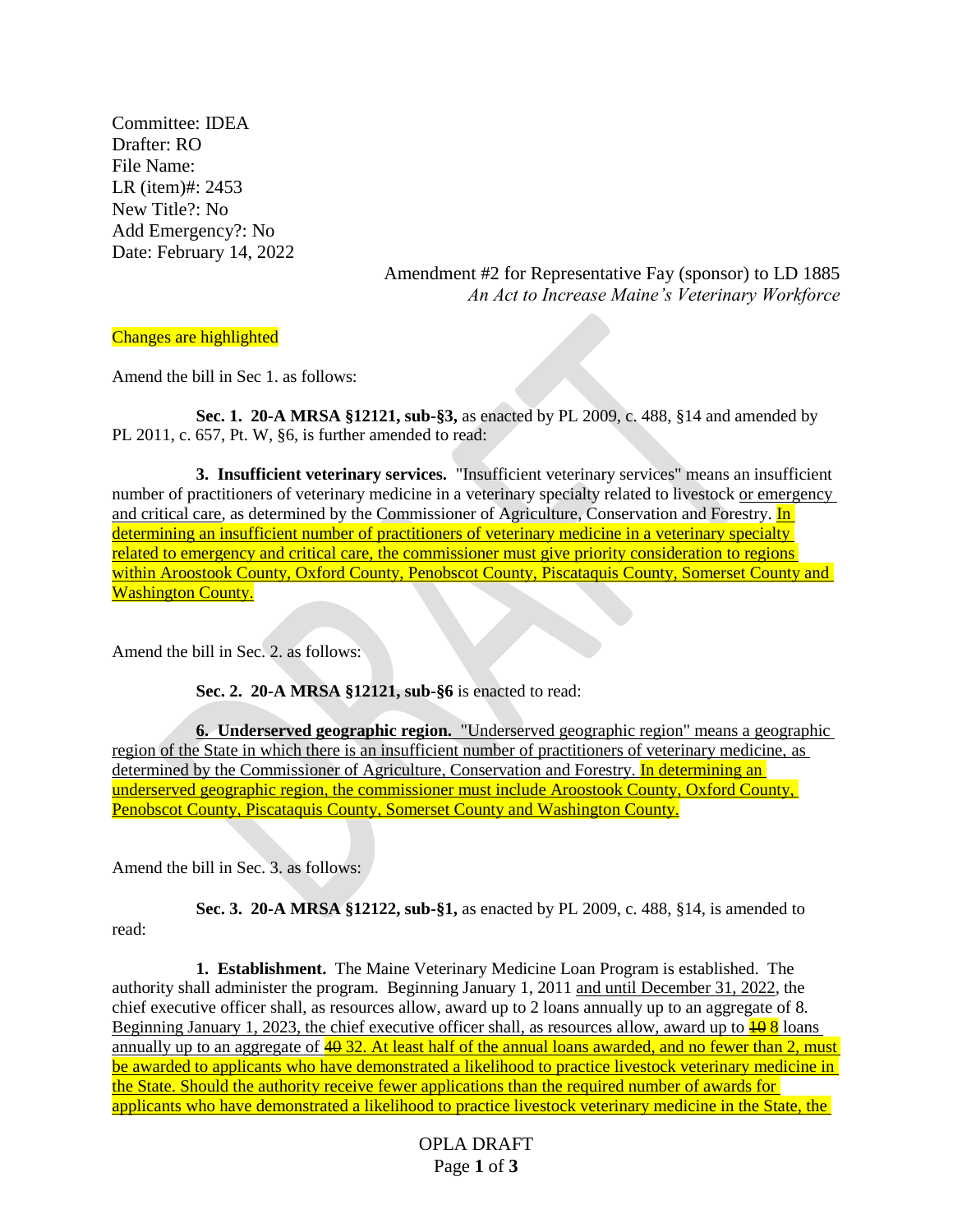chief executive officer may award the remaining loans to other eligible applicants. Loans are available to Maine residents enrolled in a school of veterinary medicine.

Amend the bill in Sec. 5. as follows:

**Sec. 5. 20-A MRSA §12122, sub-§4,** as enacted by PL 2009, c. 488, §14, is amended to read:

**4. Maximum amount.** The maximum loan amount available under the program to each participant is  $$25,000$   $$50,000$   $$35,000$  per year for a period of up to 4 years.

Amend the bill in Sec. 8. as follows:

**Sec. 8. 20-A MRSA §12122, sub-§5, ¶C,** as enacted by PL 2009, c. 488, §14 and amended by PL 2011, c. 657, Pt. W, §5, is further amended to read:

C. A veterinarian requesting forgiveness or an interest rate benefit under this section shall report annually to the Department of Agriculture, Conservation and Forestry on the portion of the veterinarian's practice dedicated to livestock or emergency and critical care and the location of the veterinarian's practice and the geographic region served by the veterinarian's practice.

Amend the bill by inserting a new section as follows:

**Sec. 12. 20-A MRSA §12125** is enacted to read:

## **§12125. Report**

The authority shall report by December 1, 2022, and annually thereafter for 5 years, to the joint standing committee of the Legislature having jurisdiction over economic development matters on the program. The report must include the number of applications received each year, the annual number of loans awarded, the total amount disbursed through the program, the total amount of forgiveness granted, the total number of veterinary students assisted through loans, the total number of students awarded forgiveness, the number of participants working in a veterinary specialty related to livestock, the number of participants working in a veterinary specialty related to emergency and critical care, the number of participants working in an underserved geographic region and the location of each participants' veterinary practice. Beginning in 2028, the authority shall include this information in their annual report pursuant to Title 10, section 974.

Amend the bill by inserting a new section as follows: *(Will be officially drafted by OFPR)*

**Sec. 13. Appropriation and allocations.** The following appropriations and allocations are made.

**FAME**

**Student Financial Assistance –**